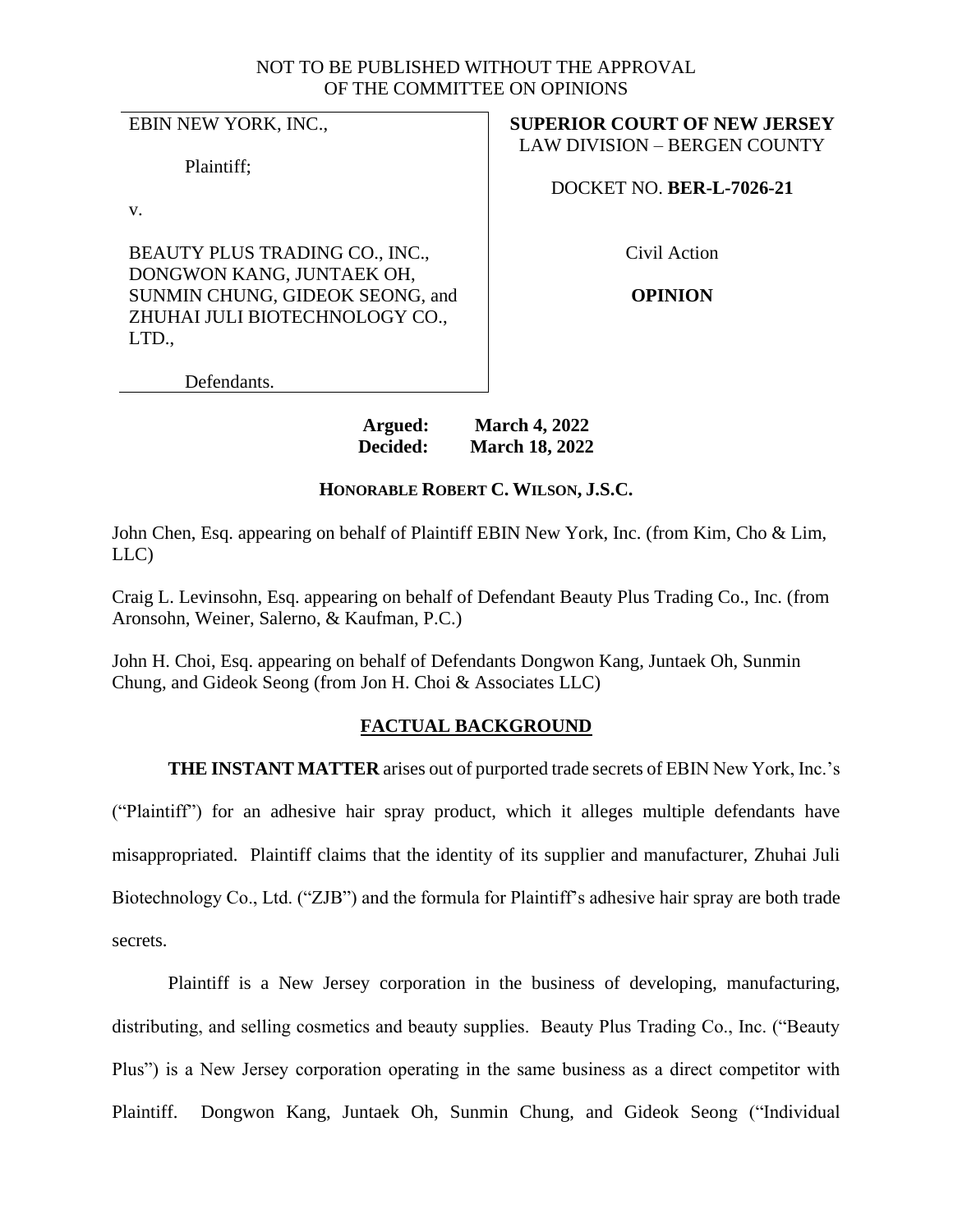Defendants") are employees of Beauty Plus, and were previously employed by Plaintiff, performing similar functions.

During each of the Individual Defendants' employment with Plaintiff, they executed "Confidentiality, Restrictive Covenants, and Intellectual Property Agreements" (the "Restrictive Covenant Agreement"). The Restrictive Covenant Agreement provided that the employees would keep in confidence all confidential information of Plaintiff, as well as protecting the inventions of Plaintiff. The Restrictive Covenant Agreement also includes a non-solicitation provision for employees, customers, partners, and other relationships between Plaintiff and those parties Plaintiff does business with.

Plaintiff used ZJB as its manufacturer for its adhesive hair spray. Plaintiff and ZJB signed an NDA providing that ZJB "shall not disclose or divulge any Confidential Information." Plaintiff and ZJB executed a manufacturing agreement on September 16, 2021, to produce the adhesive hair spray.

Beauty Plus and the individual Defendants both filed Motions to Dismiss on January 14, 2022. On February 8, 2022, Plaintiff filed opposition and a Cross-Motion to File an Amended Complaint.

For the reasons set forth below, Beauty Plus's Motion to Dismiss and Individual Defendants' Partial Motion to Dismiss are hereby **GRANTED**, and Plaintiff's Cross-Motion to File an Amended Complaint is hereby **DENIED**.

#### **MOTION TO DISMISS STANDARD UNDER RULE 4:6-2(e)**

On a motion to dismiss pursuant to  $R_1$ . 4:6-2(e), the Court must treat all factual allegations as true and must carefully examine those allegations "to ascertain whether the fundament of a cause of action may be gleaned even from an obscure statement of claim. . . ." Printing Mart-Morristown v. Sharp Elec. Corp., 116 N.J. 739, 746 (1989). After a thorough examination, should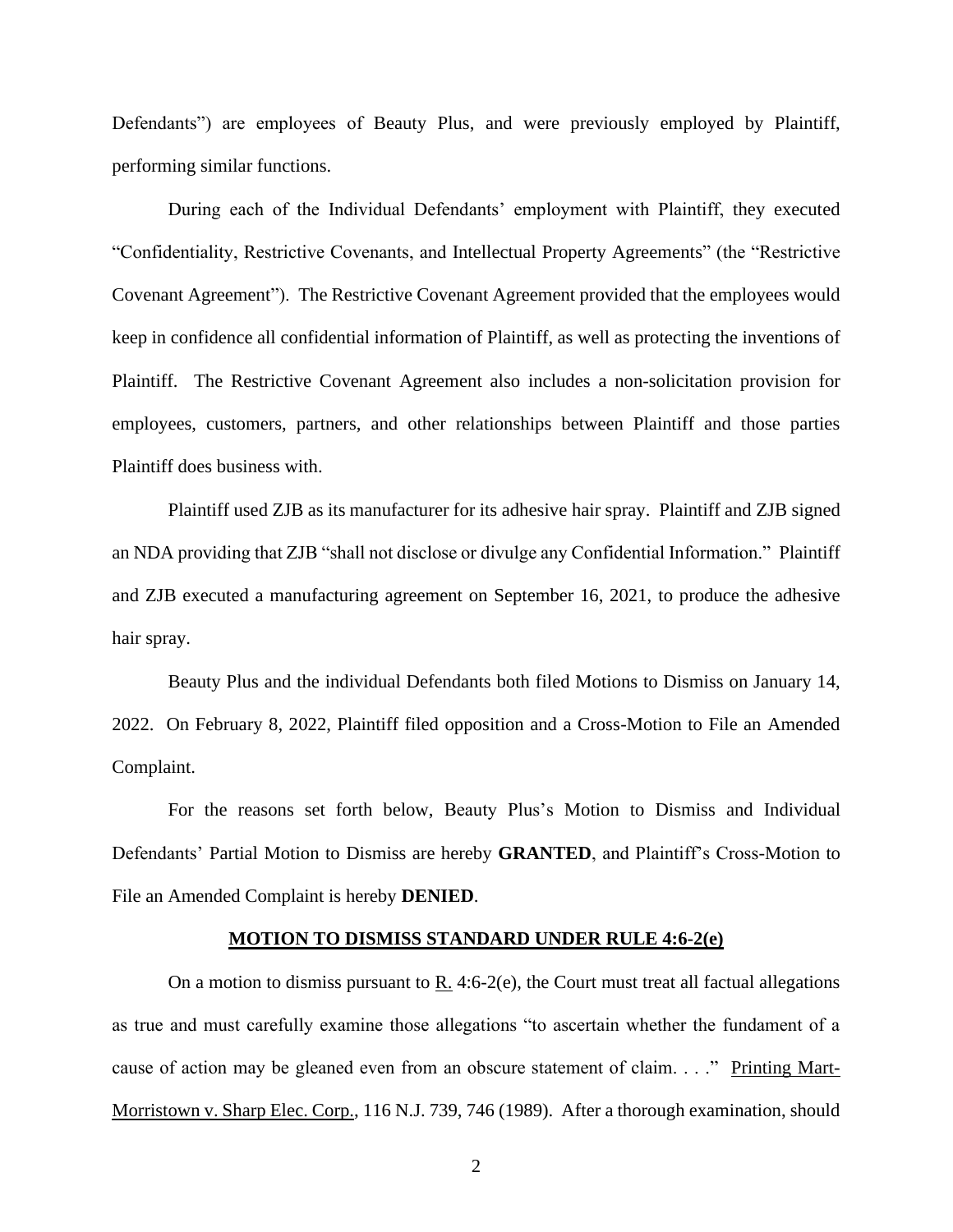the Court determine that such allegations fail to state a claim upon which relief can be granted, the Court must dismiss the claim. Id. It is simply not enough for a party to file mere conclusory allegations as the basis of its complaint. See Scheidt v. DRS Techs., Inc., 424 N.J. Super. 188, 193 (App. Div. 2012); see also Camden Cty. Energy Recovery Assocs., L.P. v. New Jersey Dept. of Envtl. Prot., 320 N.J. Super 59, 64 (App. Div. 1999), aff'd o.b. 170 N.J. 246 (2001) ("Discovery is intended to lead to facts supporting or opposing an asserted legal theory; it is not designed to lead to formulation of a legal theory.").

Under the New Jersey Court Rules, a complaint may only be dismissed for failure to state a claim if, after an in-depth and liberal search of its allegations, a cause of action cannot be gleaned from even an obscure statement in the Complaint, particularly if additional discovery is permitted. R. 4:6-2(e); see Pressler, Current N.J. Court Rules, Comment 4.1.1. to Rule 4:6-2(e), at 1348 (2010) (citing Printing Mart, 116 N.J. at 746). Thus, a Court must give the non-moving party every inference in evaluating whether to dismiss a Complaint. See NCP Litigation Trust v. KPMG, LLP, 187 N.J. 353, 365 (2006); Banco Popular No. America v. Gandi, 184 N.J. 161, 165-66 (2005); Fazilat v. Feldstein, 180 N.J. 74, 78 (2004). The "test for determining the adequacy of a pleading [is] whether a cause of action is suggested by the facts." Printing Mart, 116 N.J. at 746. However, "a court must dismiss the plaintiff's complaint if it has failed to articulate a legal basis entitling plaintiff to relief." Sickles v. Carbot Corp., 379 N.J. Super. 100, 106 (App. Div. 2005).

#### **RULES OF LAW AND DECISION**

### **I. Misappropriation of Trade Secrets (Count I)**

Plaintiff asserts a claim of misappropriation against all the defendants. For a claim of misappropriation of a trade secret to succeed the trade secret owner must establish that: (1) a trade secret exists; (2) the information comprising the trade secret was communicated in confidence by plaintiff to the employee; (3) the secret information was disclosed by that concern/employee and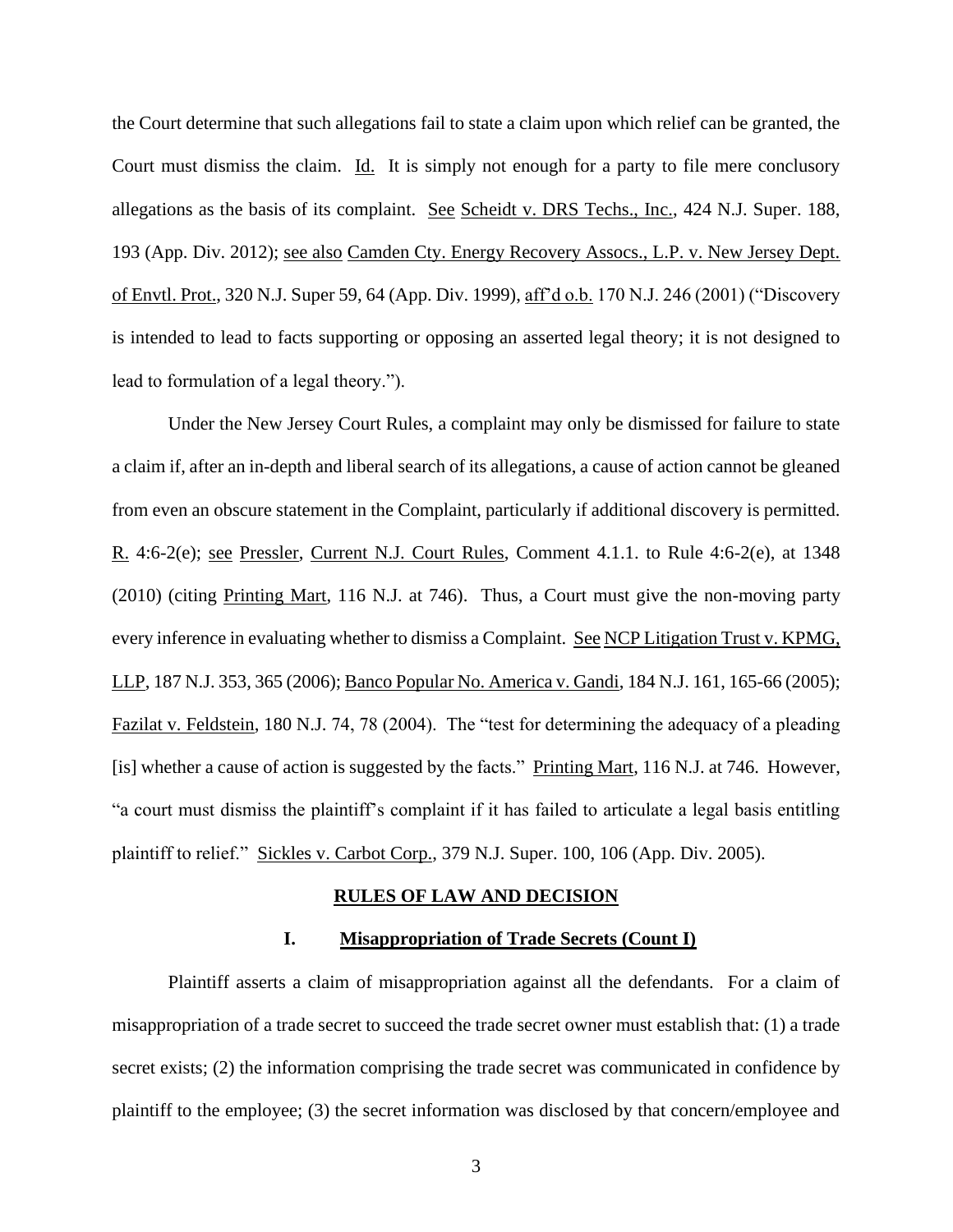in breach of that confidence; (4) the secret information was acquired by a competitor with knowledge of the employee's breach of confidence; (5) the secret information was used by the competitor to the detriment of plaintiff; and (6) the plaintiff took precautions to maintain the secrecy of the trade secret. Rycoline Products, Inc. v. Walsh, 334 N.J. Super. 62 (App. Div. 2000). In New Jersey, six factors are analyzed in determining whether the information sought is a trade secret: (1) the extent to which the information is known outside of the business; (2) the extent to which it is known by employees and others involved in the business; (3) the extent of measures taken by the owner to guard the secrecy of the information; (4) the value of the information to the business and to its competitors; (5) the amount of effort or money expended in developing the information; and (6) the ease or difficulty with which the information could be properly acquired or duplicated by others. Samsung Elecs. Am., Inc. v. Westpark Elecs., LLC, 2015 N.J. Super. Unpub. LEXIS 2794, \*5, 2015 WL 7783607 (N.J. Super. Ct. App. Div. 2000), citing Ingersoll-Rand Co. v. Ciavatta, 110 N.J. 609, 637 (1988).

In January 2012, the New Jersey Trade Secrets Act, N.J.S.A. 56:15-1, was signed into law, which establishes principles governing protection of trade secrets and remedies for their misappropriation. A "trade secret" is defined under the statute as:

> [I]nformation, held by one or more people, without regard to form, including a formula, pattern, business data compilation, program, device, method, technique, design, diagram, drawing, invention, plan, procedure, prototype or process that: (1) Derives independent economic value, actual or potential, from not being generally known to, and not being readily ascertainable by proper means by, other person who can obtain economic value from its disclosure or use; and (2) Is the subject of efforts that are reasonable under the circumstances to maintain its secrecy.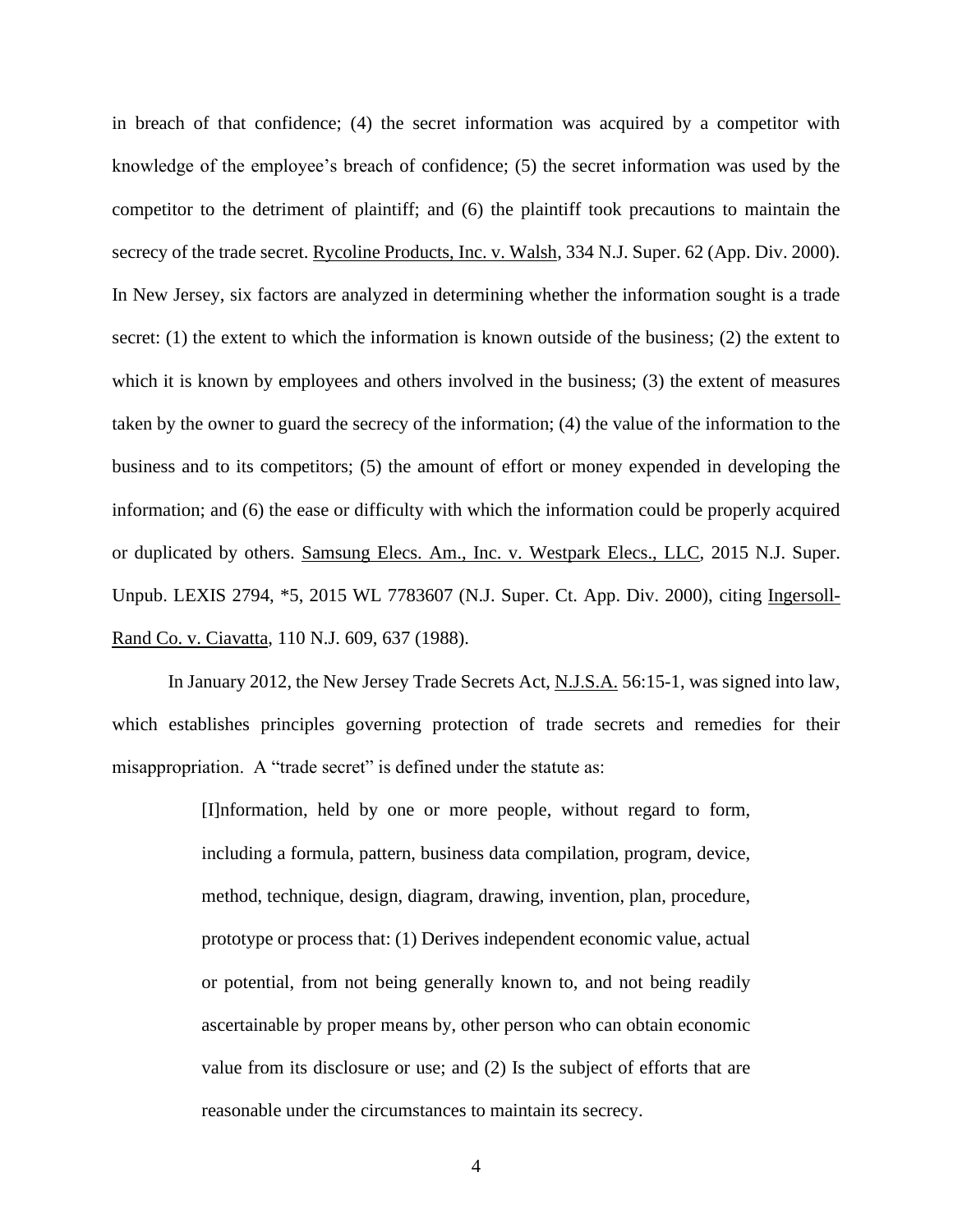N.J.S.A. 56:15-2.

With respect to the identity of Plaintiff's manufacturer, ZJB, this type of information is readily available on various websites which would show data for different U.S. importers. This Court has previously ruled that the identities of suppliers is not a trade secret. Samsung Elecs. Am., Inc., 2015 N.J. Super. Unpub. LEXIS 2794 at \*5 ("the list of defendant's suppliers does not seem particularly valuable in light of defendant's claim that it uses only twelve suppliers, while there exists a pool of hundreds of available suppliers.") Further, the fact that Plaintiff identifies ZJB as their manufacturer in the Complaint is telling as to its lack of confidential importance. There was no showing that ZJB was not regularly marketing its availability as a supplier or manufacturer to the industry.

With respect to the formula for Plaintiff's product, the information is not a trade secret because it has been known to others for some time. Plaintiff alleges that it began developing the adhesive hair spray in August 2018, and after research and communications with various manufacturers, Plaintiff settled on ZJB as the manufacturer of its product. Plaintiff openly disclosed the formula with various manufacturing plants prior to selecting ZJB as the manufacturer. The information allegedly misappropriated does not satisfy the last prong of the statutory requirement, that the information was the subject of efforts that are reasonable under the circumstances to maintain its secrecy. N.J.S.A. 56:15-2. There was no patent application, or any other statutory protections claimed for this formula or product.

Plaintiff then alleges that the confidentiality of the "trade secrets" were maintained with ZJB through the Manufacturing Agreement, which was entered into more than three years after Plaintiff alleges to have begun development of the product at issue. While Plaintiff alleges that Individual Defendants left plaintiff in early 2020, and became employed by Beauty Plus shortly after that, Plaintiff claims that the Manufacturing Agreement kept the formula confidential and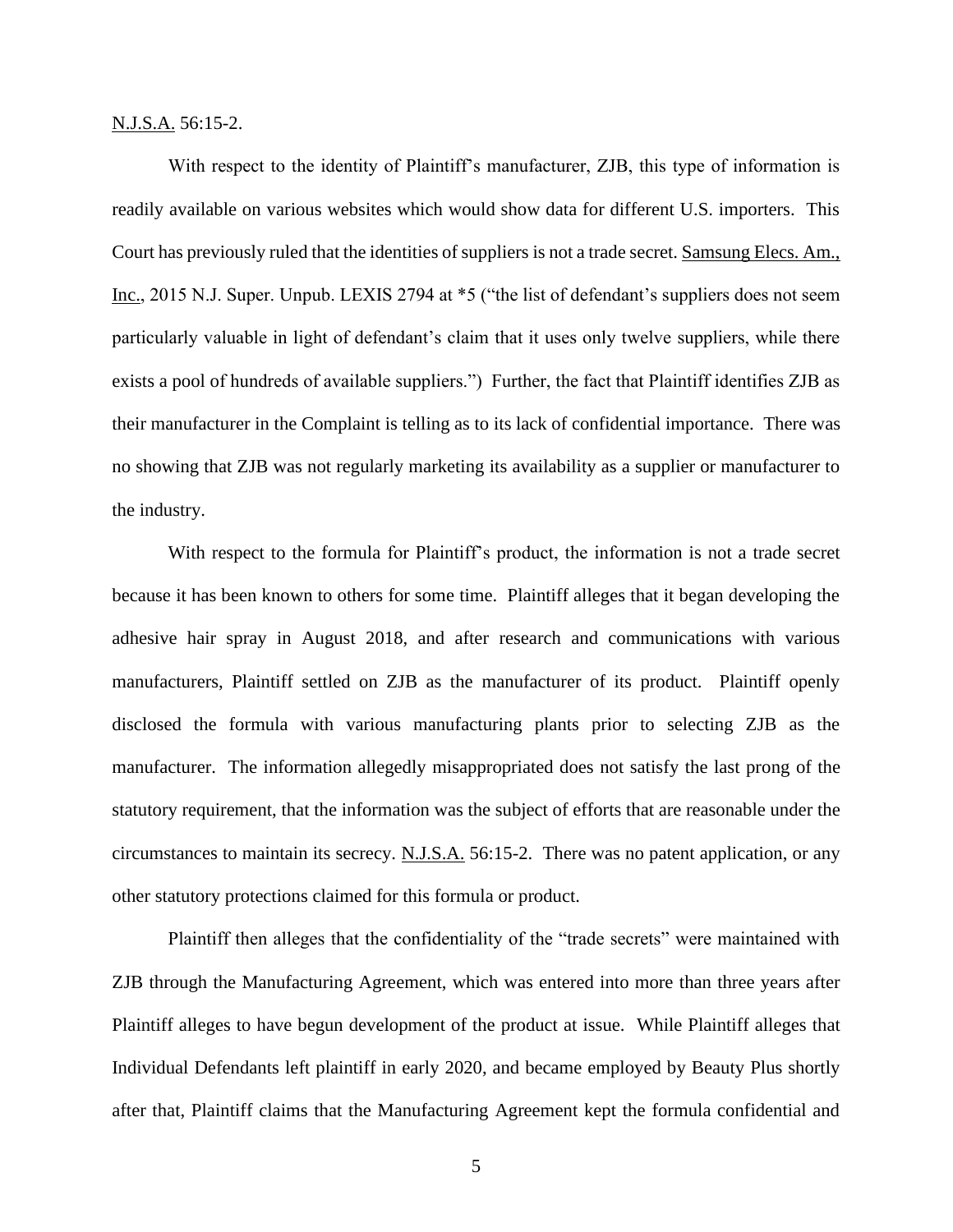thus constitutes a trade secret. However, the Manufacturing Agreement, was only entered into less than three weeks before Plaintiff sent the demand letter to Beauty Plus and less than six weeks before the Complaint was filed, and therefore does not cure the fact that Plaintiff had disclosed the formula to multiple manufacturers previously. Plaintiff's claims of misappropriation of trade secrets are thus devoid of merit and are dismissed.

### **II. Tortious Interference with Contract (Count III)**

Plaintiff asserts a claim for tortious interference with contract against all defendants, alleging all defendants intentionally interfered with Plaintiff's contracts and contractual relationships with other parties including the employees and ZJB. In New Jersey, a claim for tortious interference with contract or a prospective economic advantage contains four elements: (1) the party asserting the claim has some protectable right either in the form or a contract or some "reasonable expectation of economic advantage;" (2) the interference was done intentionally and with malice; (3) the interference caused the loss of prospective gain; and (4) the injury caused damage. Printing Mart, 116 N.J. at 751-52. With respect to the second element, "[t]he term malice is not used in the literal sense requiring ill will." Id.

The New Jersey Supreme Court has clearly explained the differences between intentional interference with an existing contract and intentional interference with a prospective contractual relationship. The general rule defining the elements of tortious interference with an existing contract are:

> One who intentionally and improperly interferes with the performance of a contract (except a contract to marry) between another and a third person by inducing or otherwise causing the third person not to perform the contract, is subject to liability to the other for the pecuniary loss resulting to the other from the failure of the third person to perform the contract.

> > 6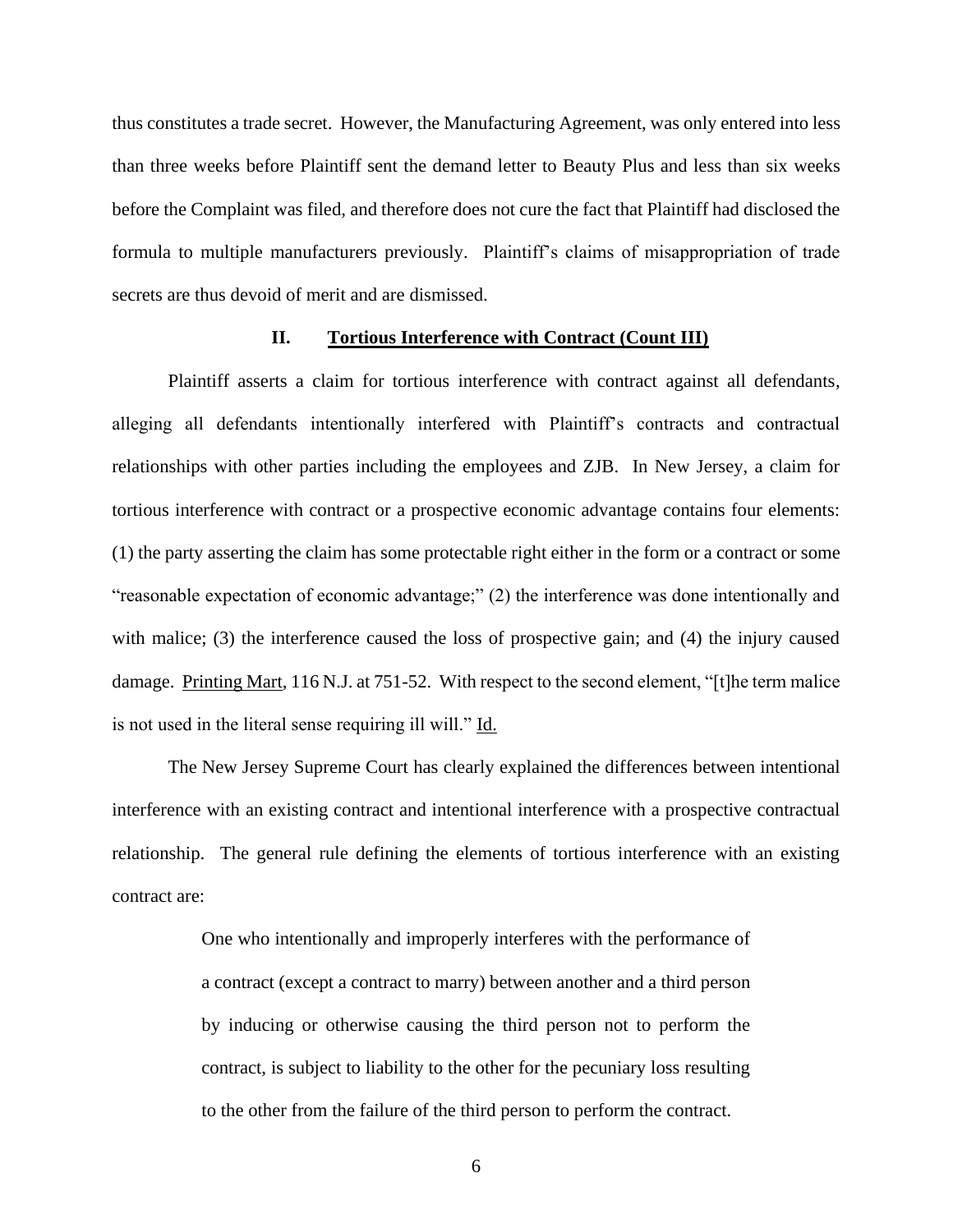Nostrame v. Santiago, 213 N.J. 109, 122 (2013).

Plaintiff alleges that Individual Defendants intentionally interfered with the Manufacturing Agreement between ZJB and Plaintiff. However, Plaintiff does not allege that Individual Defendants had knowledge of the Manufacturing Agreement because it cannot, as Individual Defendants had not been employed for over a year before the agreement came into existence.

Further, Plaintiff has not alleged malice as required. Plaintiff alleges that the interference is without justification and unlawful. This falls short of the pleading requirements for the claims of tortious interference with contract. See, e.g., 1 Reliable Transp. v. Trader Joe's Co., A-4312- 18T1, 2020 N.J. Super. Unpub. LEXIS 1507, \*11 (N.J. Super. Ct. App. Div. July 27, 2020) (citing Dello Russo v. Nagel, 358 N.J. Super. 254, 268, 817 A.2d 426 (App. Div. 2003) ("Proof that a party acted only 'to advance [its] own interest and financial position' does not establish the necessary malice or wrongful conduct.")) As for the claims against Beauty Plus, specifically, the Complaint does not allege any wrongful means used by Beauty Plus. The Complaint does not allege that Beauty Plus utilized any proprietary information that the employees allegedly shared to compete with and harm Plaintiff. Therefore, Plaintiff's claims of tortious interference with contract are dismissed.

#### **III. Unjust Enrichment (Count IV)**

Plaintiff asserts a claim of unjust enrichment against all Defendants. "The doctrine of unjust enrichment rests on the equitable principle that a person shall not be allowed to enrich himself unjustly at the expense of another." Callano v. Oakwood Park Homes Corp., 91 N.J. Super. 105, 108 (App. Div. 1966). "A cause of action for unjust enrichment requires proof that 'defendant[s] received a benefit and that retention of that benefit without payment would be unjust.'" County of Essex v. First Union Nat. Bank, 373 N.J. Super. 543, 549-50 (App. Div. 2004) (quoting VRG Corp. v. GKN Realty Corp., 134 N.J. 530, 554 (1994)), aff'd, remanded by 186 N.J.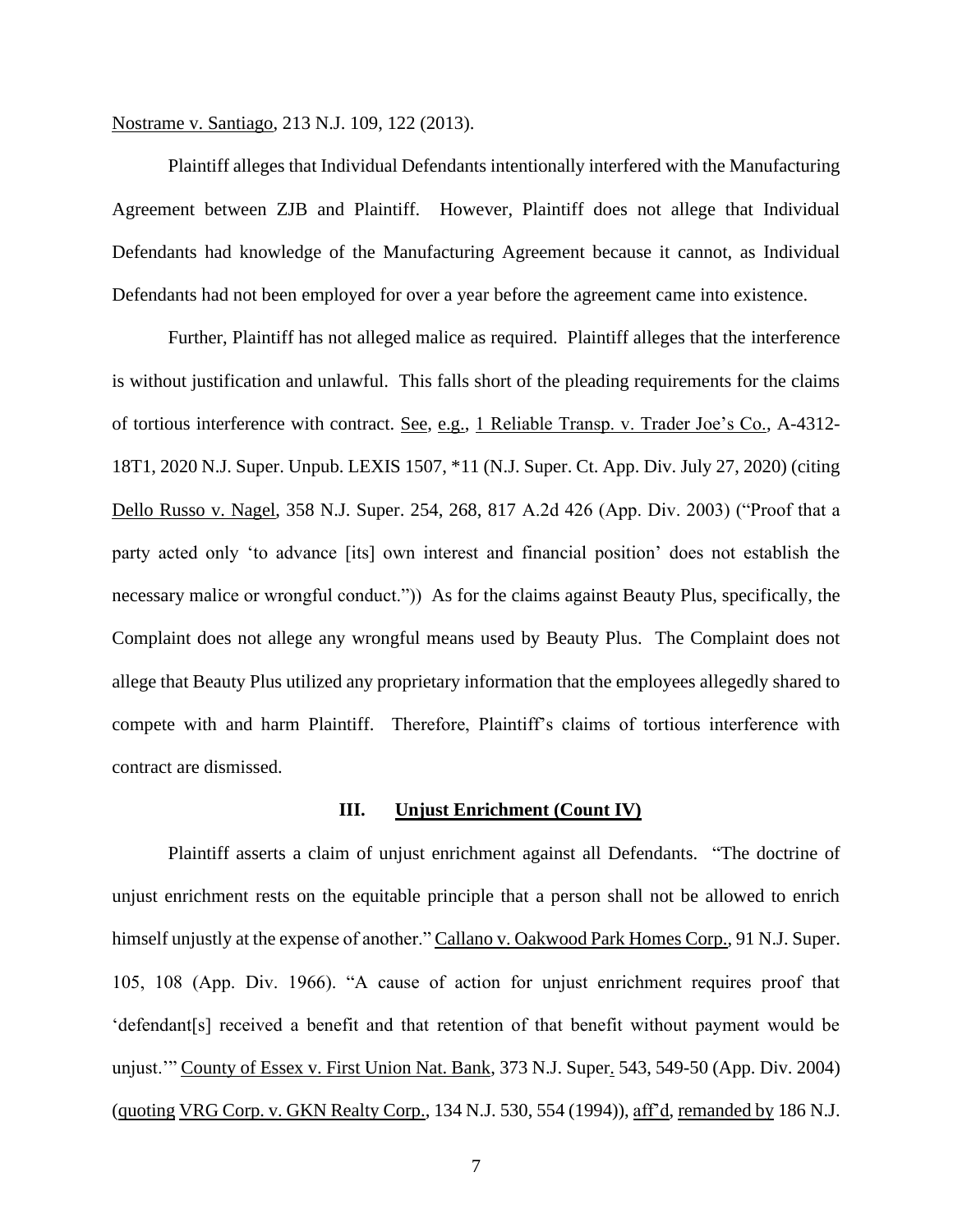46 (2006). When "an express contract exists concerning the identical subject matter" there can be no claim for unjust enrichment. See Suburban Transfer Serv., Inc. v. Beech Holdings, Inc., 716 F. 2d 220, 226 (3d Cir. 1983); St. Paul Fire & Marine Ins. Co. v. Indemnity Ins. Co. of North America, 32 N.J. 17, 22-23 (1960). Unjust enrichment may not proceed separately from breach of contract because it "is not an independent theory of liability but is the basis for a claim of quasi-contractual liability." Nat'l Amusements, Inc. v. New Jersey Tpk. Auth., 261 N.J. Super. 468, 478 (Law Div. 1992), aff'd, 275 N.J. Super. 134 (App. Div.), certify. denied, 138 N.J. 269 (1994).

Plaintiff has not identified any "quasi-contractual" obligation of Beauty Plus to Plaintiff. Plaintiff also failed to show that Beauty Plus received any benefit that would be unjust for it to receive, which this Court has held is necessary for a claim of unjust enrichment. See, e.g., Cajoeco v. Bensi Enters, 1029 N.J. Super. Unpub. LEXIS 660, \*42-43 (N.J. Super. Ct. Law Div. 2019).

As for the Individual Defendants, nowhere in the Complaint is it alleged that Plaintiff expected renumeration from the Individual Defendants or how they benefitted financially from Plaintiff. The Complaint only includes conclusory allegations that the Individual Defendants have been enriched by their actions and that the Individual Defendants' enrichment and benefit has come at the expense and harm of Plaintiff. Moreover, Plaintiff alleges that each of the Individual Defendants entered into the Restrictive Covenant Agreement, which was allegedly breached by the Individual Defendants (Count II of the Complaint) and is the basis for plaintiff's breach of contract claim against the Individual Defendants. Therefore, Plaintiff cannot recover under the quasi-contractual theory of unjust enrichment because the alleged contract covers the subject matter of the present dispute.

## **IV. Breach of Fiduciary Duties (Count V)**

Plaintiff alleges that the Individual Defendants owed a fiduciary duty to plaintiff by virtue of their employment, and that they breached their duty. However, each of the Individual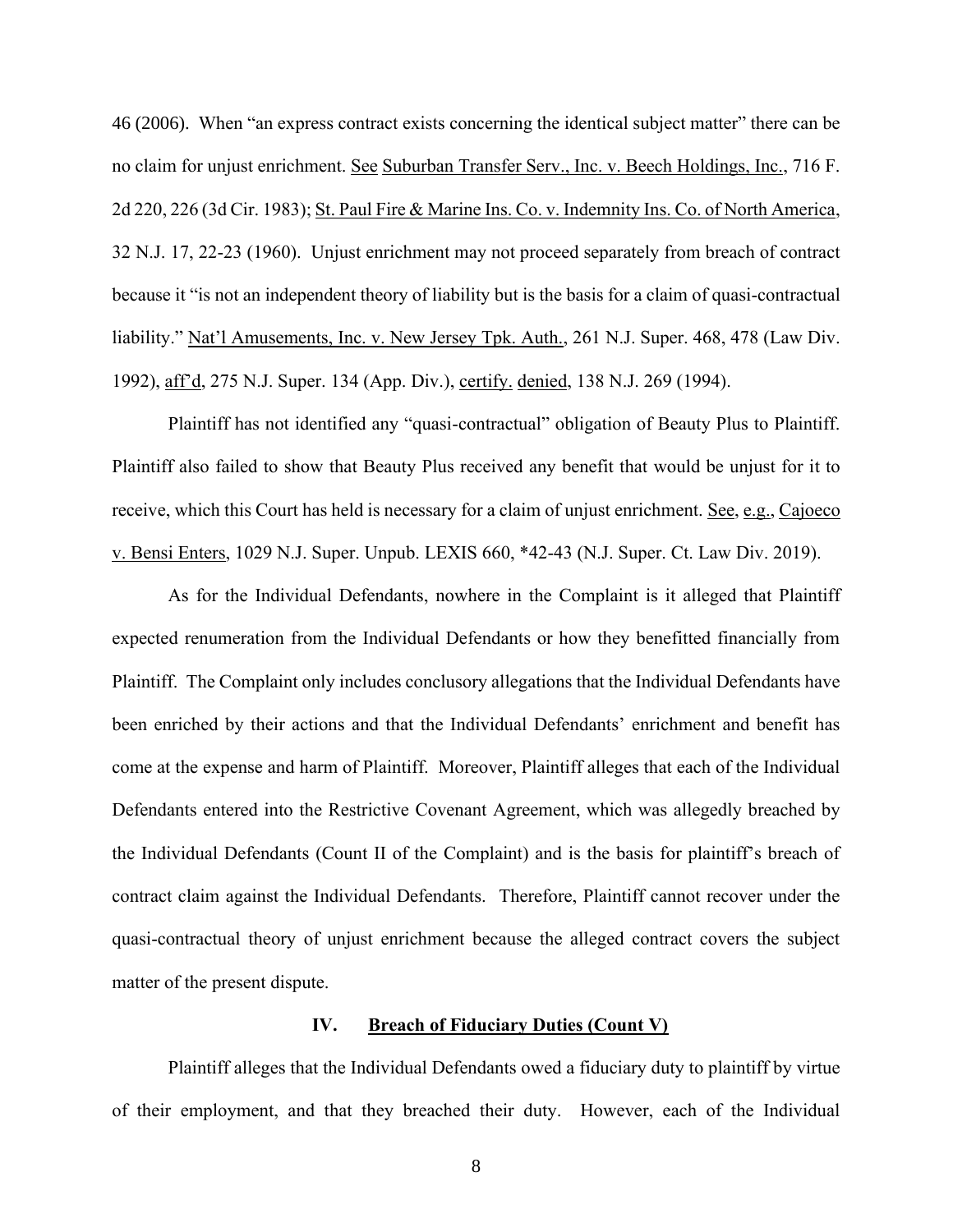Defendants' employments with Plaintiff ended during the first half of 2020, and the alleged acts occurred after the Individual Defendants' departure from Plaintiff. Therefore, the Individual Defendants did not owe a fiduciary duty to Plaintiff. Only employees have a duty of loyalty to their employer. See, e.g., Kaye v. Rosefielde, 223 N.J. 218 (2015); Cameco, Inc. v. Gedicke, 157 N.J. 504 (1999). Therefore, Plaintiff's claims for breach of fiduciary duty are be dismissed.

## **V. Injunction (Count VI)**

An injunction is a remedy rather than a cause of action. See, e.g., Madej v. Maiden, 951 F.3d 364 (6th Cir. 2020) (An injunction is a remedy, not a claim. If plaintiffs cannot show actual success on their claims, they cannot obtain a permanent injunction). Rule 4:52-1 confirms this by saying, "[o]n the filing of a complaint seeking injunctive relief, the plaintiff may apply for an order requiring the defendant to show cause why an interlocutory injunction should not be granted pending the disposition of the action." In Plaintiff's "Prayer for Relief", Plaintiff seeks an order enjoining ZJB and the Individual Defendants from engaging in business with Beauty Plus per their Restrictive Covenant Agreement. Therefore, Plaintiff's claims for an injunction are dismissed.

### **VI. Plaintiff's Cross-Motion to File an Amended Complaint**

Rule 4:9-1 provides that a party may amend its pleadings after responsive pleadings are served, but only by leave of Court. The granting of a motion to file an amended complaint rests in the Court's discretion. Kernan v. One Washington Park Urban Renewal Assocs., 154 N.J. 437, 456-57 (1998). While motions for leave to amend are to be determined without consideration of the ultimate merits of the amendment, those determinations must be made in light of the factual situation existing at the time the motion is made. Notte v. Merchs. Mut. Ins. Co., 185 N.J. 490 (2006). The Court's exercise of discretion requires a two-step process: whether the non-moving party will be prejudiced, and whether granting the amendment would be futile. Id.